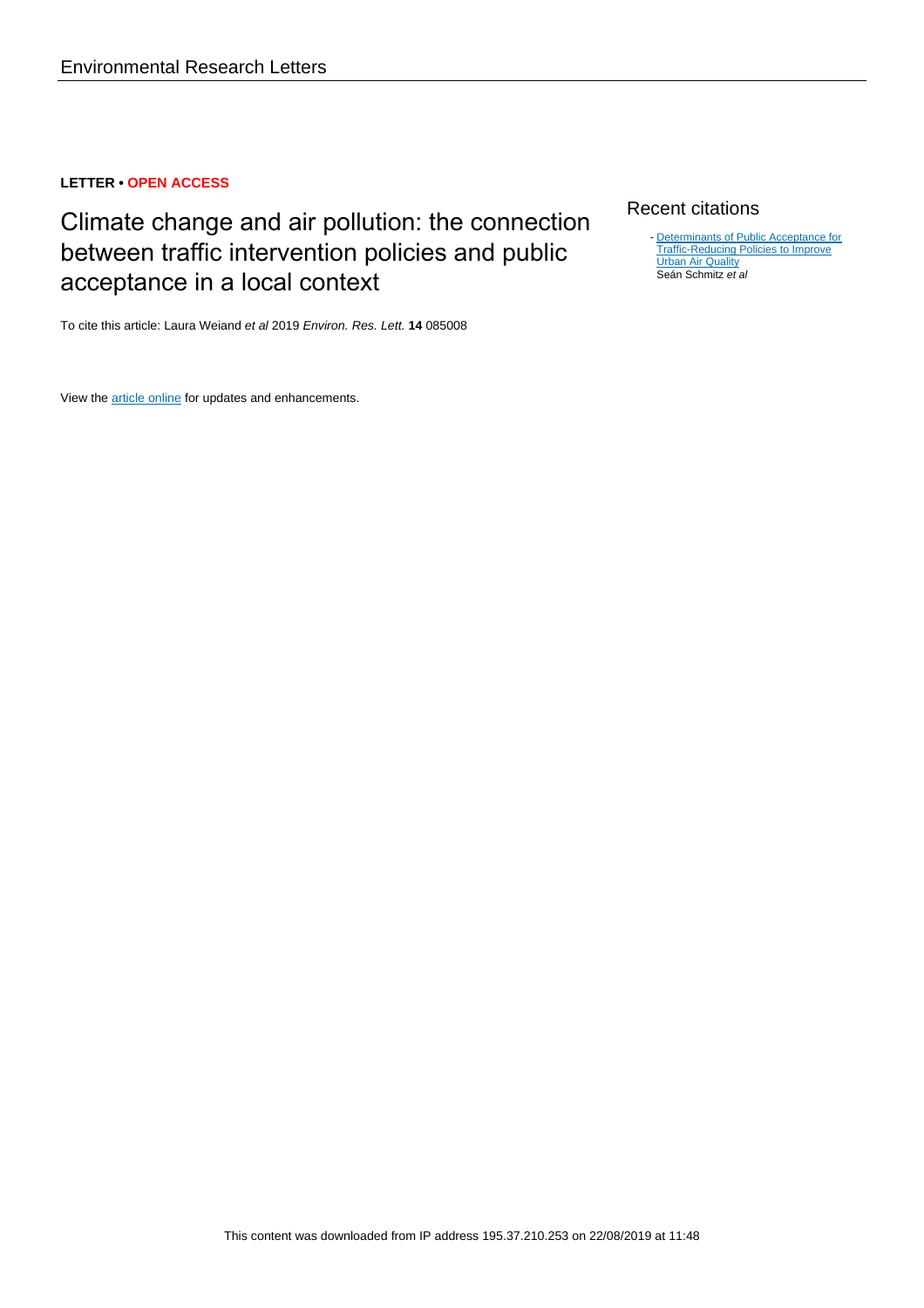# **Environmental Research Letters**

# LETTER

#### OPEN ACCESS

CrossMark

RECEIVED 31 March 2019

REVISED 7 June 2019

ACCEPTED FOR PUBLICATION 13 June 2019

PUBLISHED 31 July 2019

Original content from this work may be used under the terms of the Creativ [Commons Attribution 3.0](http://creativecommons.org/licenses/by/3.0) [licence.](http://creativecommons.org/licenses/by/3.0)

Any further distribution of this work must maintain attribution to the author(s) and the title of the work, journal citation and DOI.



Climate change and air pollution: the connection between traffic intervention policies and public acceptance in a local context

Laura Weiand¦, Seán Schmitz<sup>1</sup>, Sophia Becker¦, Norman Niehoff<sup>2</sup>, Frank Schwartzbach<sup>2</sup> and Erika von Schneidemesser<sup>1</sup>

<sup>1</sup> Institute for Advanced Sustainability Studies, Potsdam, Germany  $\frac{2}{3}$  Department of Urban Planning Urban Pangual, and Traffe Department

<sup>2</sup> Department of Urban Planning, Urban Renewal, and Traffic Development, Landeshauptstadt Potsdam, Potsdam, Germany

#### E-mail: [evs@iass-potsdam.de](mailto:evs@iass-potsdam.de)

Keywords: air quality, climate change, policy attitudes, travel behaviour, sustainable urban transport, cluster analysis, transdisciplinary Supplementary material for this article is available [online](https://doi.org/10.1088/1748-9326/ab299b)

#### Abstract

Urban mobility is the main source of air pollution in Europe and accounts for 25% of greenhouse gas emissions. In order to address this, a range of interventions and policies are being implemented across major European cities and studies in sustainable urban transport have proliferated. One such mitigation strategy involves redesigning urban form through 'hard' traffic policies, with a view of decreasing emission levels and therefore mitigating the effects of air pollution and climate change. However, efforts to assess public response to such interventions and the effectiveness of policy instruments in promoting sustainable travel in cities remain sparse. The city of Potsdam, Germany implemented a trial traffic measure aimed at reducing motorized traffic and promoting the use of bicycles and public transport systems. This study analysed data from 3553 survey participants who responded to a survey conducted prior to the implementation of the traffic measure.We aimed to identify mobility behaviours and underlying attitudes within the context of a 'hard' policy instrument, in order to obtain insight into the opportunities to more effectively define policy priorities that improve air quality and upscale climate mitigation. An exploratory cluster analysis identified four groups, characterised by mobility habits, their attitudes towards the measure, and general level of environmental concern. By identifying and understanding the differing attitudes and perceptions across population groups we are able to highlight group-specific barriers and opportunities, as well as potential transition pathways to encourage more sustainable transportation use. This study exemplifies how context can help to further shape mobility group typologies, identify policy-related priorities useful for decision-makers and assess the feasibility of policy instruments tofacilitate a transformation towards more sustainable cities.

### 1. Introduction

In 2018, the road transport sector contributed 25% of the total carbon dioxide emissions in Europe (International Energy Agency [2018](#page-11-0)), and was the largest contributor to air pollutant emissions, such as total nitrogen oxides  $(NO_x)$ , and a significant contributor to particulate matter (European Environment Agency [2018](#page-10-0)). Improving air quality by reducing emissions not only improves human health and the health of ecosystems and agriculture, but also mitigates climate change (Shindell et al [2012,](#page-11-0) Melamed et al [2016](#page-11-0)). In order to improve air quality, holistic solutions involving

© 2019 The Author(s). Published by IOP Publishing Ltd

technological developments, structural changes and societal behaviour changes are needed to transform and decarbonise the transport sector, particularly in cities (European Environment Agency [2018](#page-10-0)).

While the solution lies heavily in redesigning urban form by making cities more compact and providing greater space for sustainable transport modes (Banister [2011,](#page-10-0) Hickman et al [2013,](#page-11-0) Creutzig et al [2016](#page-10-0)), understanding and transforming individual mobility behaviour is vital to the success of transport policies (Banister [2011](#page-10-0), Mattauch et al [2015](#page-11-0)). Mattauch et al  $(2015)$  $(2015)$  $(2015)$  indicate that transport policy instruments fall into four general categories: (i) bans and direct regulations,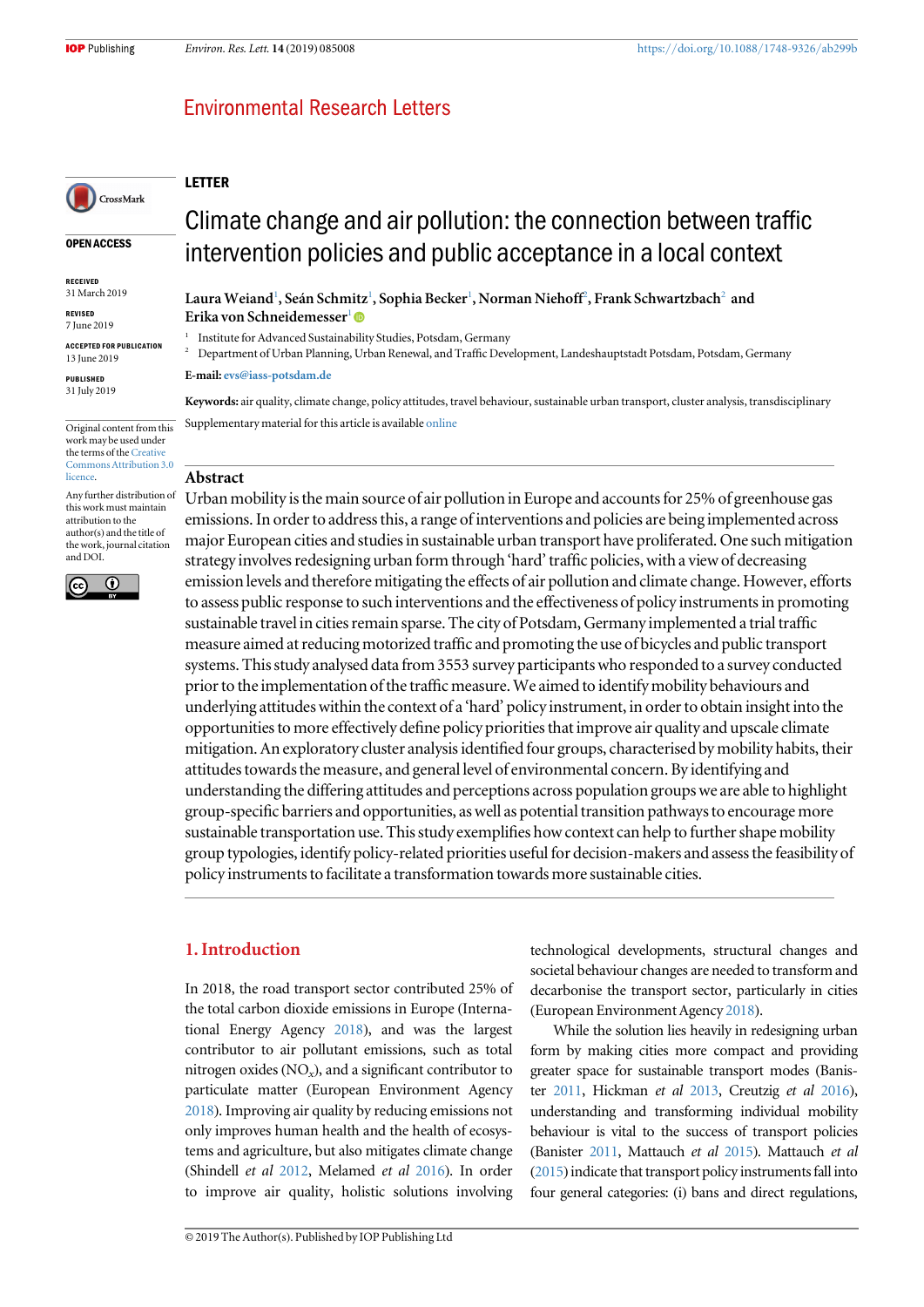(ii) monetary incentives,(iii) education and information, and (iv) changes to the built environment. Implementing these policies, however, remains challenging and there is evidence that policy interventions utilizing only a single instrument are often ineffective at modifying mobility behaviour (Graham-Rowe et al [2011](#page-10-0)). Combining so-called 'hard' instruments (i.e. bans and regulations) with 'soft' interventions (i.e. education and communication) is recommended as an effective strategy when designing interventions (Gärling and Schuitema [2007](#page-10-0)). The most difficult question, though, seems to be when to implement such policies (Bemelmens-Videc et al [1998](#page-10-0)), and for whom? As such, identifying underlying mobility behaviours and attitudes of the target population is a crucial step in tailoring policies to more effectively influence the mobility patterns of different sub-groups.

Segmentation techniques have often been used to identify mobility groups based on travel behaviour, sociological constructs, and environmental perceptions (Anable [2005,](#page-10-0) Hunecke et al [2010,](#page-11-0) Prillwitz and Barr [2011](#page-11-0), Kandt et al [2015,](#page-11-0) Nilsson et al [2016](#page-11-0)). Such analyses can be done at a variety of scales and are useful for discerning context-specific differences in mobility habits and preferences to enhance the effectiveness of transport policy and better guide its evaluation (Mattauch et al [2015](#page-11-0)). Although previous studies have built high-quality typologies based on mobility attitudes and behaviour, such studies are rarely tested in the context of a mobility intervention policy seeking to improve air quality and are therefore often limited in scope with regards to giving an estimation of how different groups would behave under such policy regimes. This study takes an explorative approach to analyse and identify patterns in reaction to policies by contextualising these typologies within an air quality related traffic-reducing measure. We thereby aim to contribute to the knowledge about sustainable transformation of the transport sector, the improvement of air quality, and the mitigation of climate change.

In the city of Potsdam, Germany, air pollution on one of the most heavily-trafficked streets, the Zeppelinstrasse, exceeded the European Union (EU) and World Health Organization limit-value of 40  $\mu$ g m<sup>-3</sup> for nitrogen dioxide  $(NO<sub>2</sub>)$  concentrations for almost a decade. In June 2017, the city implemented a series of traffic-reducing measures to improve air quality and comply with EU law. These measures were designed to encourage more sustainable transportation use through greater uptake of active and public transport and involved a reduction in the number of lanes available for cars, the re-allocation of road space for a dedicated bike lane and increased frequency of public buses. For the purpose of this study they will hereafter be referred to as the 'Potsdam Air Quality (AQ) Measure'. Prior to and after the implementation of the Potsdam AQ measure, online surveys were conducted in the region. These were specifically designed to assess the attitude of respondents towards the measure



specifically and similar types of measures more generally, and their general level of environmental concern, particularly in relation to air quality and climate change. This study aimed to identify and describe specific groups within the population based on the survey responses, to improve understanding of these groups, their mobility behaviours and underlying values. This can provide valuable insight useful for designing similar policies targeting behavioural change more effectively in the future. Moreover, because of the recent ruling in the German Federal Administrative Court in 2018 approving bans on diesel vehicles to improve air quality on heavily polluted streets (Bundesverwaltungsgericht [2018](#page-10-0)), 'hard' transport measures may become more common in German cities. Thus, this study also seeks to exemplify how scientific research can be coupled with urban transport policy to assist in evaluating the effectiveness of such measures in changing underlying mobility behaviours to improve air quality and mitigate climate change.

### 2. Methodology

In coordination with the Potsdam AQ measure, an online survey was conducted seeking to assess varying aspects of public perceptions regarding the traffic measure, mobility habits, and air quality and climate change. The questionnaire was developed in collaboration with the traffic development, city planning, and civic participation departments of the Potsdam city council and informed by previous survey research conducted by the Potsdam city council (Landeshauptstadt Potsdam [2015](#page-11-0)), the German Environment Ministry (Benthin et al [2016](#page-10-0)), and the European Commission (European Commission [2013](#page-10-0)), and other studies on environmental perceptions (Bickerstaff and Walker [2001](#page-10-0), Brody et al [2004,](#page-10-0) BMVI [2010](#page-10-0), Simone et al [2012](#page-11-0), Oltra and Sala [2018](#page-11-0), Valeri et al [2016](#page-11-0)). Further detail on study context and data collection methods can be found in Schmitz et al ([2018](#page-11-0)).

#### 2.1. Multiple correspondence analysis(MCA)

MCA is a commonly-used method in analysing survey data for reducing the high number of variables in a categorical dataset into more precise 'factors' or 'dimensions' for the purpose of exploratory data analysis (Benzécri [1973](#page-10-0), Greenacre and Blassius [2006](#page-10-0), Di Franco [2016](#page-10-0)). It can be likened to a principal component analysis for categorical data due to similarities in interpretation and purpose. In order to break down the categorical data from the survey into a smaller number of dimensions, an MCA was performed using the FactoMineR package (Husson et al [2010,](#page-11-0) Husson et al [2018](#page-11-0)), conducted in R Version 1.0.153. Owing to the voluntary nature of surveys, a common and challenging problem is the occurrence of missing responses in the questionnaire data. Due to the large size of the dataset (∼3500 observations of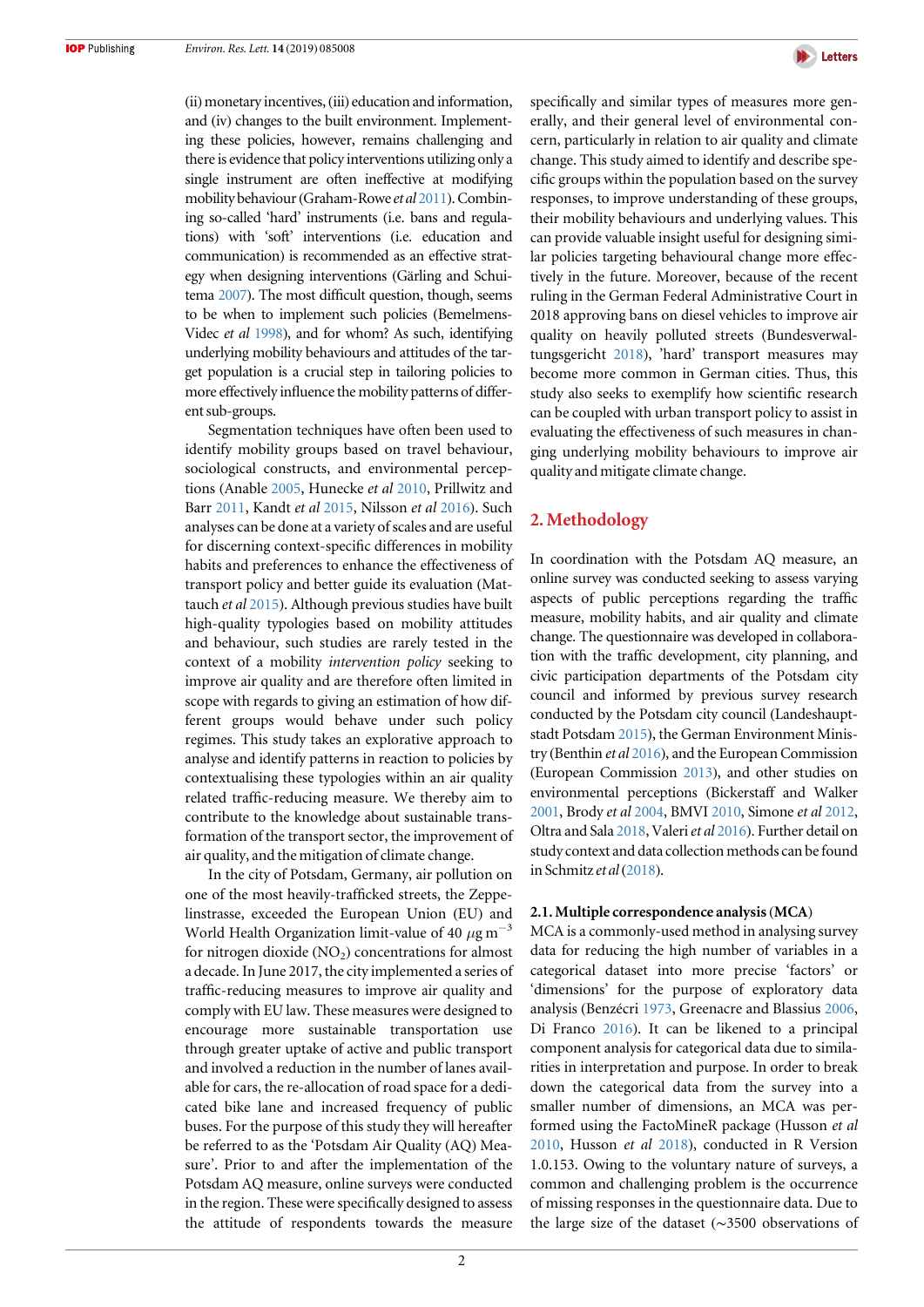$100 +$  items), and the occurrence of cells with missing values (5.6% of the cells in the observation by variable matrix produced by this questionnaire), the missMDA package was used to impute missing values (Josse and Husson [2016](#page-11-0)). This allowed for a complete dataset to be passed on for analysis using the MCA. Categories with low counts were then 'ventilated' by randomly distributing individual responses across the other categories of a particular variable (Di Franco [2016](#page-10-0)), while retaining the proportions associated with each variable (Husson et al [2010](#page-11-0)).

A crucial component of MCA is the initial designation of variables as 'active' or 'supplementary' when creating the dimensions. 'Active' variables and their categories contribute directly to the formation of the dimensions. 'Supplementary' variables and categories do not exert an influence on dimension construction, however, they can still be useful to analysis as they will appear on the factorial axes in relation to the dimensions (Di Franco [2016](#page-10-0)). As this analysis sought to assess mobility behaviours of survey respondents, only those variables directly related to mobility behaviours were designated as 'active'. These included (1) car and bike ownership; (2) perceived access with, frequency of use of, and perceived future use of four modes of transport (car, bike, public transit, and walking); (3) frequency of use of the Zeppelinstrasse for private and work transport with those same four modes; (4) commute distance (km) to place of work or study; and (5) which routes belong to their daily routines (to work, to school/university, etc). All other variables were classified as 'supplementary' and were used for further analysis and characterisation of each dimension.

#### 2.2. Agglomerative hierarchical clustering

Following completion of the MCA, the FactoMineR package was used to complete a cluster analysis on the MCA object using the HCPC function. This function uses an agglomerative hierarchical clustering method with Ward's algorithm to group respondents using the dimensions identified from the MCA analysis(Husson et al [2010](#page-11-0)). Further details on the incorporation of this method into the HCPC function in R can be found in Husson et al ([2010](#page-11-0)). Once created, the relationships between each cluster and variable categories, MCA dimensions, and individuals were scrutinized to determine the defining characteristics of each cluster. These were then represented graphically in a Euclidean space with the top two-dimensions on the  $x$  and  $y$  axes.

### 3. Results

#### 3.1. Cluster variables

Four groups were derived from the hierarchical cluster analysis: cluster 1 'unconcerned car-dependent policyrejecters'; cluster 2 'multimodal policy-sceptics'; cluster 3 'green-travel policy-optimists', and cluster 4 'bike-dedicated policy-enthusiasts'. The hierarchical clustering



performed on the MCA found the following variables to have the largest influence on the characterisation of the clusters: (i) support for investments in trafficreducing measures and the Potsdam AQ measure, (ii) the objectives and diverse effects of the Potsdam AQ measure, and (iii) the importance of the environment when making mobility decisions. As presented in tables [1](#page-4-0) and [2,](#page-5-0) the cluster results are described according to their within-cluster membership i.e. the percentage of respondents within a cluster that selected the respective category (Mod.Cla) and by their acrosscluster membership i.e. the percentage of respondents belonging to a cluster that selected the respective category (Cla.Mod). Only statistically significant categories were included in tables [1](#page-4-0) and [2](#page-5-0). Sociodemographic characteristics are presented in table [3](#page-8-0), grouped according to their cluster assignment. Corresponding question codes and categories are presented in the supplementary information, available online at [stacks.](http://stacks.iop.org/ERL/14/085008/mmedia) iop.org/ERL/14/085008/[mmedia](http://stacks.iop.org/ERL/14/085008/mmedia).

#### 3.2. Within-cluster characteristics

3.2.1. Cluster 1-unconcerned car-dependent policyrejecters

Cluster 1 is characterised by high car use and strong rejection of the Potsdam AQ measure (table [1](#page-4-0)). This group had the highest proportion of members across the four clusters, with 46% of all respondents assigned to this cluster. This group was characterised by frequent and largely exclusive car usage relative to other mobility options. 95% travelled by car on a daily basis and 81% commute daily by car on the Zeppelinstrasse, while bicycles are used less than once a month or never by 40%, and public transit by 77%. While bicycles and public transit are used less than once a month or never by 40% and 77%, respectively. More than half answered that they have no future intentions to cycle or increase public transport usage (71% and 62%, respectively).

The majority of this group opposed the Potsdam AQ measure, with 98% indicating that they did not support the Potsdam AQ measure (table [2](#page-5-0)). This group also had the highest share of individuals that believe reducing traffic in polluted cities would not be an effective measure to improve air quality (94%) and that the measure would worsen their own mobility 'a lot' (88%). They also displayed a relatively low concern for air quality and climate change, with 24% and 8% indicating they were 'unconcerned' about these issues. Furthermore, 49% of participants in this group believed they would not be affected by climate change, and 53% stated that air pollution is not a major health threat.

#### 3.2.2. Cluster 2—multimodal policy-sceptics

Cluster 2 was the second largest cluster (35% of total respondents) and displayed the greatest mixed use of mobility options of identified clusters (table [1](#page-4-0)). The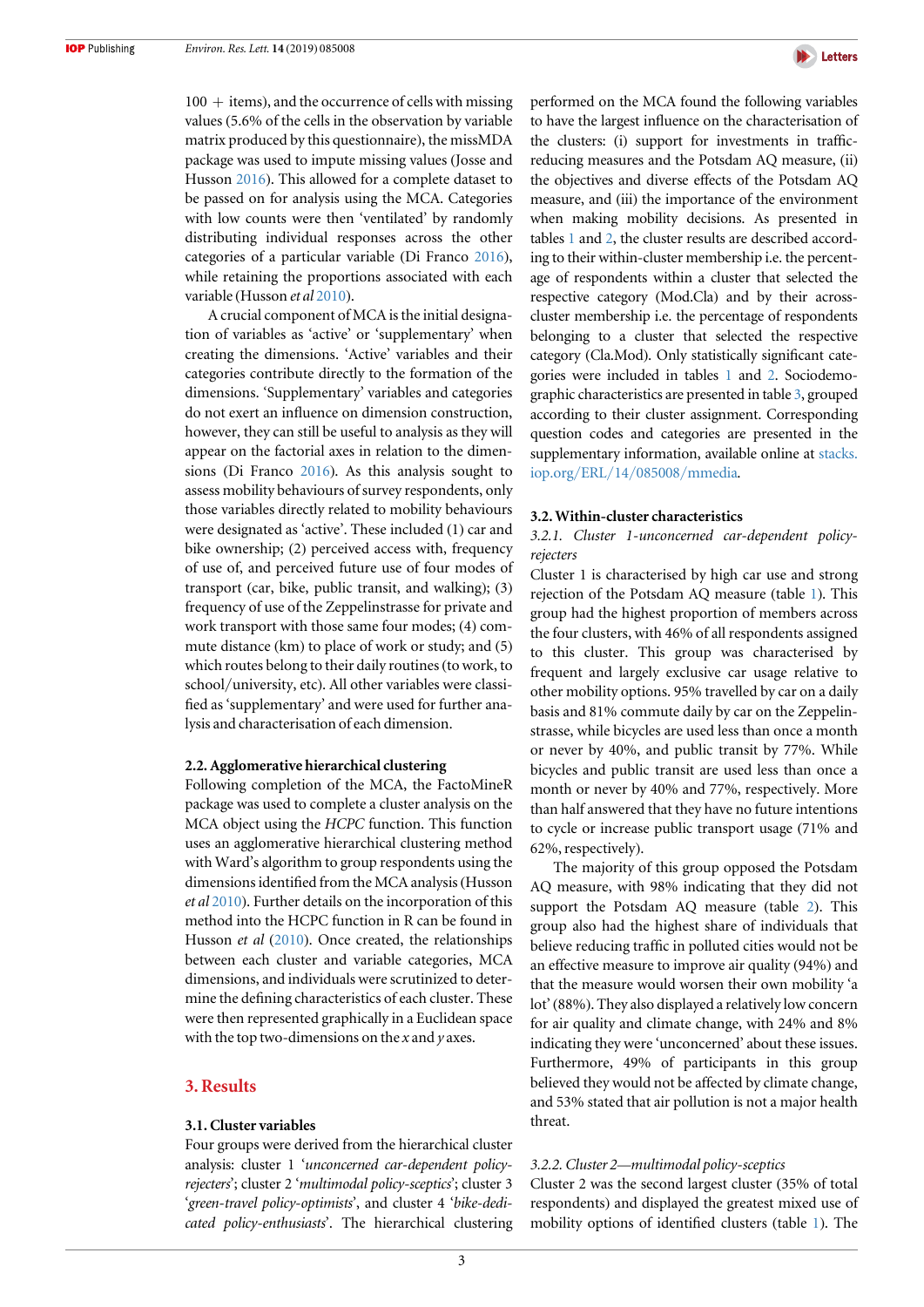

<span id="page-4-0"></span>Table 1. Shows the within-cluster distribution of active mobility variables (car, bike and public transit use). A v.test value greater than 1.96 corresponds to a p-value less than 0.05; the sign of the v.test indicates if the mean of the cluster is under or over-expressed for the category. Only items with a p-value less than 5% are included as this shows that one category is significantly linked to the other categories.

|                         |                      |                                | C1-unconcerned car-<br>oriented policy-<br>rejecters |                                | C2-multimodal pol-<br>icy-skeptics |                   | C3-green-travel pol-<br>icy-optimists | C4-dedicated-cyclists<br>and policy-enthusiasts |          |  |
|-------------------------|----------------------|--------------------------------|------------------------------------------------------|--------------------------------|------------------------------------|-------------------|---------------------------------------|-------------------------------------------------|----------|--|
| Variable                | Category             | Mod.<br>$Cla \left( % \right)$ | v.test                                               | Mod.<br>$Cla \left( % \right)$ | v.test                             | Mod.<br>$Cla(\%)$ | v.test                                | Mod.<br>$Cla(\%)$                               | v.test   |  |
| Car use                 | Daily                | 95                             | 33 543                                               | 61                             | $-6229$                            | 25                | $-18941$                              | $\overline{c}$                                  | $-24263$ |  |
|                         | $1-3 d/$ week        | 3                              | $-24643$                                             | 33                             | 13 14 1                            | 55                | 16 442                                | 13                                              | $-3080$  |  |
|                         | $1-3 d/m$ onth       | 1                              | $-12340$                                             |                                |                                    | 15                | 7887                                  | 17                                              | 7701     |  |
|                         | Less than<br>monthly | $\mathbf{0}$                   | $-7382$                                              | $\mathbf{1}$                   | $-5243$                            |                   |                                       | 20                                              | 14 222   |  |
|                         | Never                | $\mathbf{1}$                   | $-10436$                                             | $\mathbf{0}$                   | $-9871$                            |                   |                                       | 47                                              | 23 392   |  |
| Bike use                | Daily                | $\overline{4}$                 | $-26726$                                             | 28                             | 4172                               | 54                | 13,904                                | 77                                              | 19 304   |  |
|                         | $1-3$ d/week         | 29                             | $-2944$                                              | 41                             | 8718                               | 25                | $-3118$                               | 14                                              | $-7003$  |  |
|                         | $1-3 d/month$        | 26                             | 8229                                                 |                                |                                    | 10                | $-5507$                               | 4                                               | $-8085$  |  |
|                         | Less than<br>monthly | 20                             | 12758                                                | 8                              | $-6722$                            | $\overline{4}$    | $-6004$                               | $\overline{c}$                                  | $-6628$  |  |
|                         | Never                | 20                             | 14 26 6                                              | $\overline{4}$                 | $-10680$                           | 7                 | $-3671$                               | 4                                               | $-4807$  |  |
| Public tran-<br>sit use | Daily                | 6                              | $-16836$                                             | 16                             | $-2089$                            | 56                | 18752                                 | 37                                              | 7741     |  |
|                         | $1-3 d/$ week        | $\overline{4}$                 | $-14493$                                             | 15                             | 4701                               | 22                | 6232                                  | 29                                              | 7984     |  |
|                         | $1-3 d/month$        | 13                             | $-11065$                                             | 33                             | 12 3 38                            | 13                | $-4424$                               | 28                                              | 2814     |  |
|                         | Less than<br>monthly | 30                             | 8804                                                 | 12                             | $-15411$                           | 3                 | $-11592$                              | 5                                               | $-8430$  |  |
|                         | Never                | 47                             | 26 211                                               |                                |                                    | 6                 | $-11332$                              | $\overline{c}$                                  | $-11522$ |  |

respondents in this group showed some support for the Potsdam AQ measure, but were mostly undecided. Their mobility tendencies are diverse; on 1–3 d a week, 33% use a car, 41% use a bike and 15% use public transit, while 28% stated daily bike use. Access to bicycles and public transit were mostly 'good' while car access was 'moderate', although two-thirds of the cluster members owned a car (67%), suggesting car use for convenience.

This group had the second highest proportion of individuals that rejected the measure (88%) (table [2](#page-5-0)). As was the case with cluster 1, 65% of this group perceived that the Potsdam AQ measure would worsen their own mobility. Along with this group's tendency to use environmentally friendly modes of mobility more often, they show a moderate concern for climate change (20%). The importance of the environment when making mobility decisions was only moderate, as 39% selected category 3 (where  $1 =$  absolutely  $important - 6 = not important at all. However, 64%$ of this group supported a 'high priority' for the allocation of public funds for environmental protection.

#### 3.2.3. Cluster 3—green-travel policy-optimists

Cluster 3 was composed predominantly of daily bike and public transit users that showed high acceptability for the Potsdam AQ measure and a high level of concern for air quality and climate change. This group represented only 11% of all respondents, considerably smaller than clusters 1 and 2. Just over half of this group (54%) cycle daily and 56% use public transit daily, while 22% use it 1–3 d a week. Over half (55%) of the cluster members also stated a car use of 1–3da week and the majority owned a car (81%).

Compared to the clusters 1 and 2, this group had relatively higher level of support for the Potsdam AQ measure (18%). Similarly, more than half of the cluster members were supportive or highly supportive of investments in traffic-reducing measures (29% and 37%, respectively). This cluster showed a high concern for air quality and climate change, however, the share of participants who selected category 6 (very concerned) was larger for climate change than air quality (29% and 11%, respectively). This was further reflected in the moderate importance of the environment when making mobility-related decisions, as 66% selected categories 1 or 2 (where  $1 = absolutely$  $important - 6 = not important$  at all).

#### 3.2.4. Cluster 4—bike-dedicated policy-enthusiasts

Cluster 4 was characterised by dedicated bicycle users who have a high acceptability for the Potsdam AQ measure, as well as a high level of concern for air quality and climate change. This group included only 8% of total participants, and was therefore the smallest group. Bike usage was high, 77% of this group cycle on a daily basis, while 37% use public transit daily and 29% use it 1–3 d a week (table 1). 67% of the individuals in this cluster stated that they never use a car or use it less than once a month, which is reflected in the high share of individuals that do not own a car (71%). Their willingness to use alternative forms of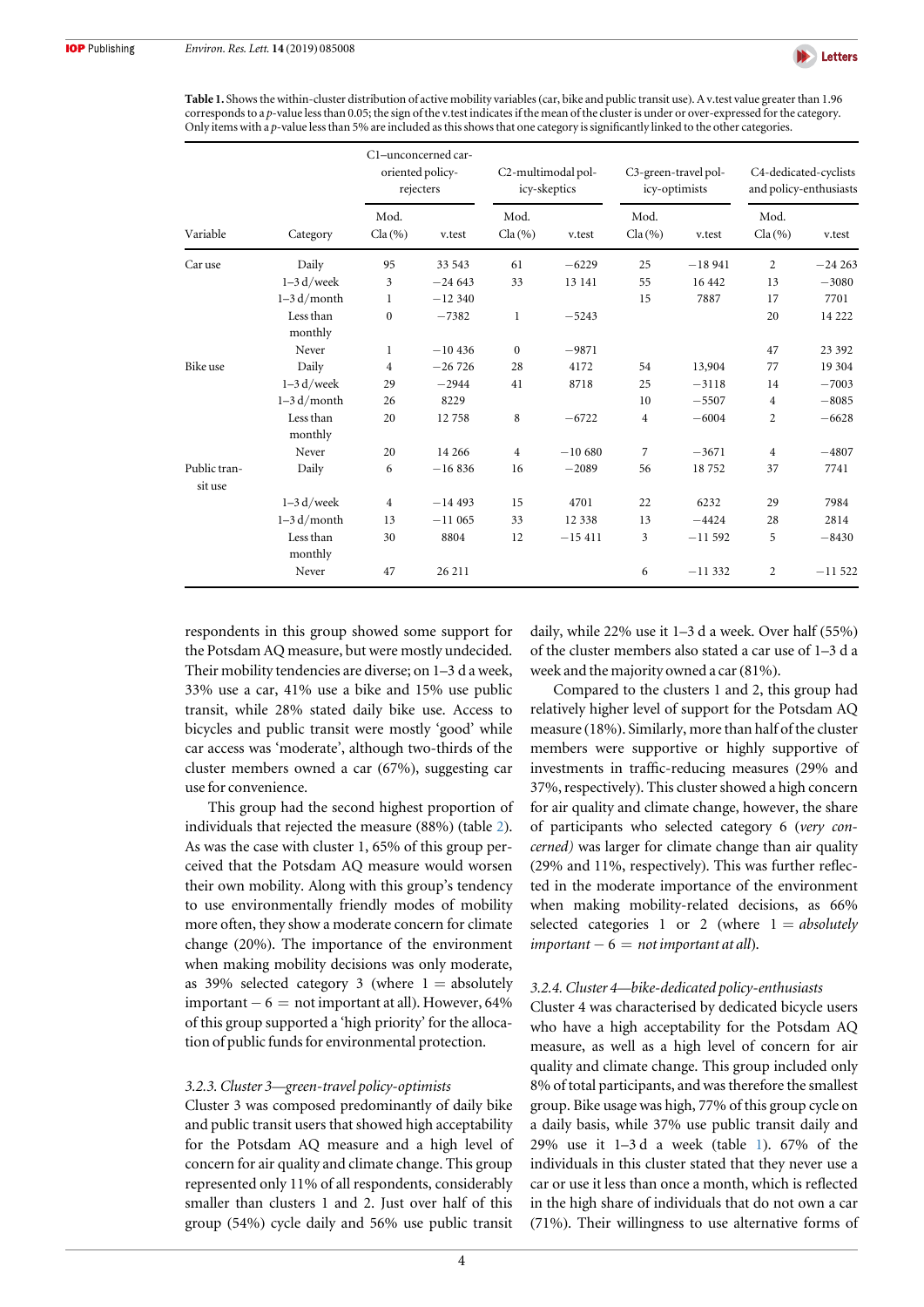<span id="page-5-0"></span>

|           |                                               | C1                      |                |          | C2            |                |         | C <sub>3</sub> |                |         | C4                      |                |          |
|-----------|-----------------------------------------------|-------------------------|----------------|----------|---------------|----------------|---------|----------------|----------------|---------|-------------------------|----------------|----------|
| Variable  | Category                                      | Cla. Mod $(%$           | Mod.Cla (%)    | v.test   | Cla. Mod $(%$ | Mod.Cla(%)     | v.test  | Cla. Mod $(%$  | Mod.Cla(%)     | v.test  | Cla. Mod $(\% )$        | Mod.Cla(%)     | v.test   |
|           | Effect of Potsdam AQ measure on mobility      |                         |                |          |               |                |         |                |                |         |                         |                |          |
|           | Improve a lot                                 | 2                       | $\mathbf{0}$   | $-10262$ | 15            | -1             | $-4532$ |                |                |         | 68                      | 26             | 15 7 45  |
|           | Improve                                       | $\overline{\mathbf{3}}$ | $\mathbf{0}$   | $-10696$ | 18            | $\overline{2}$ | $-4125$ | 23             | 7              | 3512    | 57                      | 24             | 14 080   |
|           | No change                                     | 9                       | $\overline{c}$ | $-14248$ |               |                |         | 22             | 16             | 5569    | 29                      | 31             | 11 455   |
|           | Worsen                                        | 29                      | 10             | $-8527$  | 52            | 23             | 8665    | 15             | 20             | 2780    | $\overline{4}$          | 8              | $-3778$  |
|           | Worsen a lot                                  | 58                      | 88             | 22 22 3  | 32            | 65             | $-4896$ | 9              | 54             | $-7581$ | $\mathbf{1}$            | 12             | $-21077$ |
|           | Effect of Potsdam AQ measure on life quality  |                         |                |          |               |                |         |                |                |         |                         |                |          |
|           | Improve a lot                                 | $\overline{4}$          | $\overline{0}$ | $-10842$ | 18            | 2              | $-4212$ | 21             | $\overline{7}$ | 3251    | 57                      | 27             | 14 8 47  |
|           | Improve                                       | $11\,$                  | $\overline{2}$ | $-12733$ |               |                |         |                |                |         | 43                      | 43             | 17 221   |
|           | No change                                     |                         |                |          |               |                |         |                |                |         | 5                       | 9              | $-3064$  |
|           | Worsen                                        |                         |                |          | 41            | 34             | 5028    |                |                |         | $\overline{4}$          | 13             | $-6144$  |
|           | Worsen a lot                                  | 56                      | 55             | 11 026   | 32            | 41             | $-3444$ |                |                |         |                         | $\,$ 8 $\,$    | $-1385$  |
|           | Support for Potsdam AQ measure                |                         |                |          |               |                |         |                |                |         |                         |                |          |
|           | Yes, I support it                             | $\overline{4}$          | -1             | $-19045$ | 24            | 7              | $-4808$ | $20\,$         | $18\,$         | 5201    | 52                      | 70             | 25 374   |
|           | No, I do not support it                       | 52                      | 98             | 20 964   | 36            | $\bf 88$       | 2205    | 10             | 75             | $-6154$ | $\overline{2}$          | 22             | $-25498$ |
|           | I am Undecided                                | 12                      | $\mathbf{1}$   | $-8216$  | 50            | 5              | 3514    | 20             | 6              | 2880    | 18                      | 8              | 3724     |
|           | Investments in traffic-reducing measures      |                         |                |          |               |                |         |                |                |         |                         |                |          |
|           | I strongly support it                         | 13                      | 6              | $-20452$ |               |                |         | 21             | 37             | 8591    | 32                      | 82             | 23 217   |
|           | I support it                                  | 36                      | 19             | $-6911$  | 47            | 33             | 8625    | 13             | 29             | 2027    | $\overline{4}$          | 11             | $-5597$  |
|           | I do not support it                           | 58                      | 29             | 7671     |               |                |         | $\overline{7}$ | 15             | $-4470$ | $\mathbf{1}$            | 3              | $-9368$  |
|           | I do not support it at all                    | 70                      | 42             | 17 275   | 24            | 19             | $-8274$ | 6              | 14             | $-6623$ | $\mathbf{0}$            | -1             | $-12307$ |
|           | I am Undecided                                |                         |                |          | 42            | 6              | 2030    |                |                |         | $\overline{\mathbf{3}}$ | $\overline{2}$ | $-2357$  |
|           | Traffic reducing measures improve air quality |                         |                |          |               |                |         |                |                |         |                         |                |          |
|           | Yes                                           | 14                      | 6              | $-19681$ |               |                |         | 19             | 32             | 6571    | 32                      | 80             | 22 757   |
|           | No                                            | 54                      | 94             | 19681    |               |                |         | 10             | 68             | $-6571$ | 2                       | 20             | $-22757$ |
|           | Consideration of environment in mobility      |                         |                |          |               |                |         |                |                |         |                         |                |          |
| decisions |                                               |                         |                |          |               |                |         |                |                |         |                         |                |          |
|           | $1 =$ absolutely important                    | 25                      | 6              | $-9306$  | 22            | 7              | $-5772$ | 17             | 18             | 3799    | 35                      | 53             | 17808    |
|           | $\mathfrak{D}$                                | 36                      | 18             | $-6608$  |               |                |         | 17             | 33             | 4979    | 11                      | 31             | 3257     |
|           | 3                                             | 51                      | 39             | 4036     | 38            | 39             | 2778    | $\overline{9}$ | 29             | $-3031$ | 2                       | 11             | $-9729$  |
|           |                                               | 52                      | 15             | 2749     | 39            | 15             | 1994    | 8              | 9              | $-2807$ | $\mathbf{1}$            | 3              | $-6432$  |
|           | .5                                            | 58                      | 9              | 3741     |               |                |         | $\overline{7}$ | 5              | $-2059$ | 2                       |                | $-4219$  |

6 <sup>=</sup> not important at all <sup>63</sup> <sup>10</sup> <sup>5878</sup> <sup>28</sup> <sup>6</sup> <sup>−</sup><sup>2438</sup> <sup>1</sup> <sup>1</sup> <sup>−</sup><sup>5393</sup>

Letters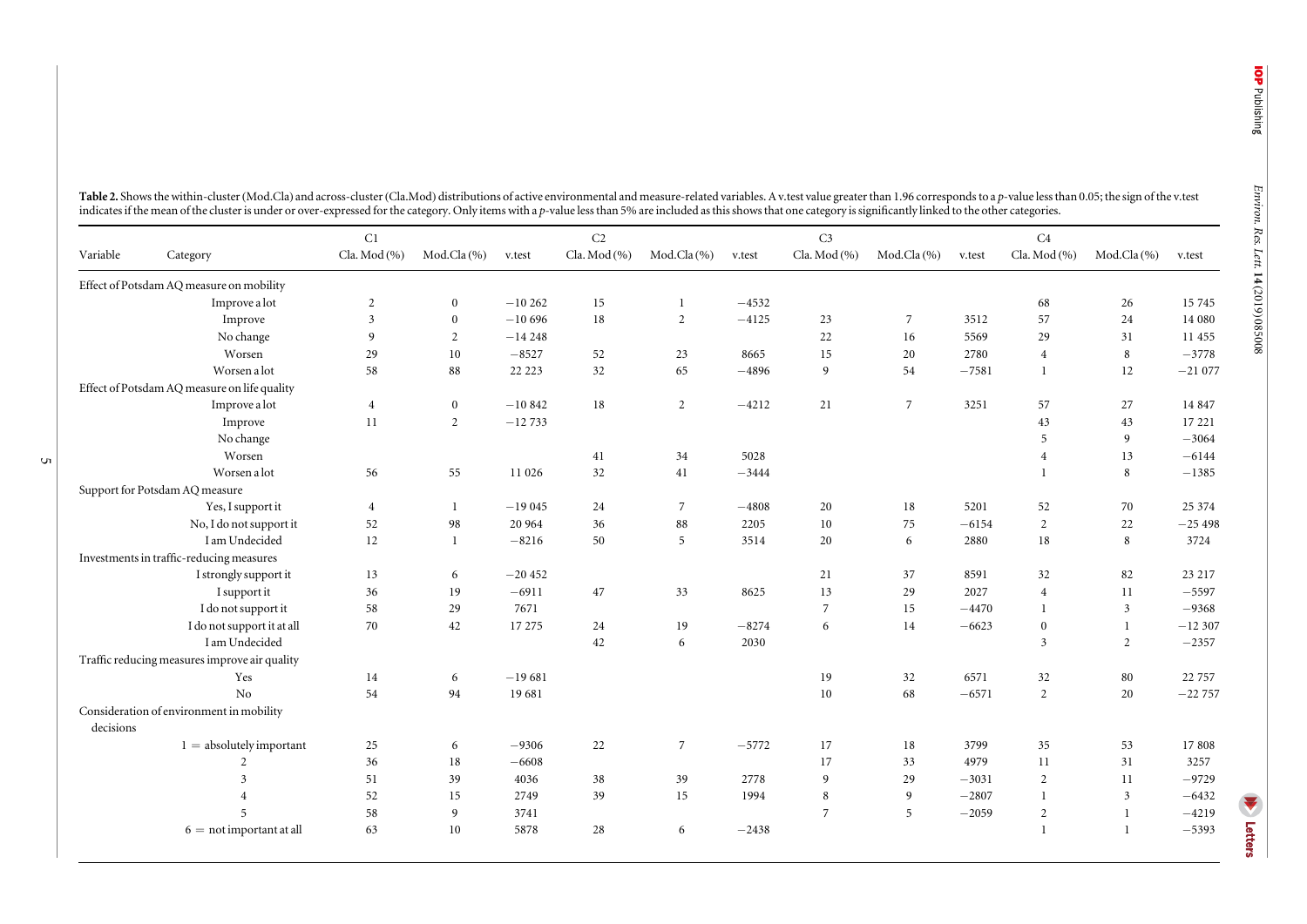#### Table 2. (Continued.)

 $\circ$ 

|                         |                                               | C1           |                |          | C2           |                |         | C <sub>3</sub> |                |         | C <sub>4</sub> |                |          |
|-------------------------|-----------------------------------------------|--------------|----------------|----------|--------------|----------------|---------|----------------|----------------|---------|----------------|----------------|----------|
| Variable                | Category                                      | Cla. Mod (%) | Mod.Cla (%)    | v.test   | Cla. Mod (%) | Mod.Cla (%)    | v.test  | Cla. Mod (%)   | Mod.Cla $(%$   | v.test  | Cla. Mod (%)   | Mod.Cla(%)     | v.test   |
| alternatives            | Aim of Potsdam AQ measure to improve mobility |              |                |          |              |                |         |                |                |         |                |                |          |
|                         | Very high priority                            | 17           | 2              | $-8167$  | 27           | $\overline{4}$ | $-2252$ |                |                |         | 40             | 26             | 12 2 5 6 |
|                         | High priority                                 | 27           | 6              | $-8226$  |              |                |         | 17             | 16             | 3365    | 24             | 34             | 10774    |
|                         | low priority                                  | 38           | 18             | $-5245$  | 40           | 25             | 3629    |                |                |         | 10             | $27\,$         | 2175     |
|                         | Very low priority                             | 55           | 74             | 13 24 2  |              |                |         | 10             | 54             | $-3840$ | $\overline{2}$ | 13             | $-17410$ |
| Air quality concern     |                                               |              |                |          |              |                |         |                |                |         |                |                |          |
|                         | $1 =$ unconcerned                             | 62           | 24             | 8781     | 28           | 14             | $-4298$ | 9              | 14             | $-2154$ | 2              | $\overline{4}$ | $-7293$  |
|                         | $\overline{2}$                                | 52           | 28             | 4312     |              |                |         | 8              | 17             | $-3823$ | 3              | 8              | $-7090$  |
|                         | 3                                             |              |                |          | 39           | 30             | 2854    | 9              | 22             | $-2458$ | 5              | 17             | $-4193$  |
|                         | $\overline{4}$                                | 33           | 10             | $-6560$  | 39           | 16             | 2201    | 14             | 18             | 1991    | 14             | 26             | 5302     |
|                         | 5                                             | 23           | $\overline{4}$ | $-8845$  |              |                |         | 20             | 16             | 4831    | 24             | 27             | 9424     |
|                         | $6 =$ very concerned                          | 18           | 2              | $-7377$  | 27           | $\mathbf{3}$   | $-2205$ | 28             | 11             | 5848    | 27             | 16             | 7420     |
| Air quality (aq) rating |                                               |              |                |          |              |                |         |                |                |         |                |                |          |
|                         | $1 = aq$ is very good                         |              |                |          |              |                |         |                |                |         | $\mathfrak{Z}$ | $\overline{2}$ | $-2606$  |
|                         | 2                                             |              |                |          |              |                |         |                |                |         | $\overline{4}$ | 17             | $-5860$  |
|                         | 3                                             |              |                |          | 37           | 40             | 2081    | 10             | 33             | $-2156$ |                |                |          |
|                         | $\overline{4}$                                | 41           | 10             | $-1986$  |              |                |         |                |                |         | 14             | 21             | 4928     |
|                         | 5                                             | 30           | $\mathbf{3}$   | $-4437$  |              |                |         | 22             | 9              | 3890    | 20             | 12             | 5160     |
|                         | $6 = aq$ is very bad                          |              |                |          |              |                |         | 25             | $\overline{4}$ | 3116    |                |                |          |
| Climate change concern  |                                               |              |                |          |              |                |         |                |                |         |                |                |          |
|                         | $1 =$ unconcerned                             | 60           | 8              | 4366     | 27           | 5              | $-2381$ |                |                |         | $\overline{4}$ | 3              | $-2105$  |
|                         | 2                                             | 53           | 13             | 2911     |              |                |         |                |                |         | 2              | $\overline{4}$ | $-4742$  |
|                         | 3                                             | 57           | 31             | 7672     | 31           | 22             | $-2680$ | 9              | 20             | $-2407$ | 2              | 8              | $-7490$  |
|                         | $\overline{4}$                                |              |                |          | 39           | 22             | 2762    | 9              | 16             | $-2280$ | 5              | 12             | $-3376$  |
|                         | 5                                             | 36           | 15             | $-5630$  | 40           | 22             | 3018    |                |                |         | 11             | 27             | 3230     |
|                         | $6 =$ very concerned                          | 29           | 11             | $-9255$  |              |                |         | 19             | 29             | 5831    | 20             | 46             | 11 340   |
|                         | Affected by climate change                    |              |                |          |              |                |         |                |                |         |                |                |          |
|                         | Yes                                           | 35           | 30             | $-10204$ | 37           | 42             | 2181    | 15             | 53             | 5668    | 12             | 63             | 8115     |
|                         | No                                            | 55           | 49             | 8742     | 33           | 39             | $-2049$ | 8              | 30             | $-4675$ | $\overline{4}$ | 20             | $-7461$  |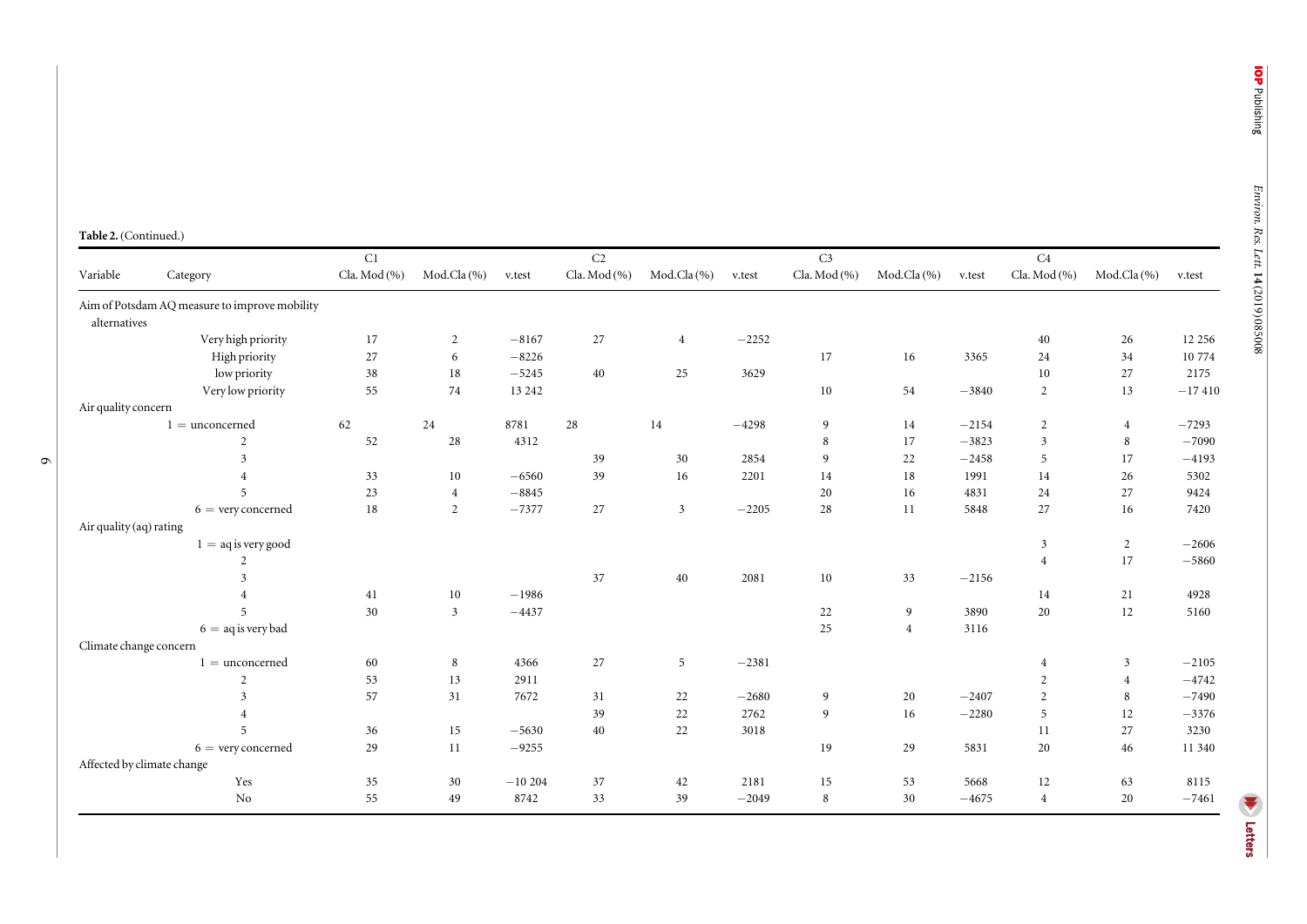#### Table 2. (Continued.)

 $\overline{\phantom{0}}$ 

|          |                                                 | C <sub>1</sub> |              |          | C <sub>2</sub>   |             |           | C <sub>3</sub>   |                 |         | C <sub>4</sub> |              |          |
|----------|-------------------------------------------------|----------------|--------------|----------|------------------|-------------|-----------|------------------|-----------------|---------|----------------|--------------|----------|
| Variable | Category                                        | Cla. Mod (%)   | Mod.Cla $(%$ | v.test   | Cla. Mod $(\% )$ | Mod.Cla (%) | v.test    | Cla. Mod $(\% )$ | Mod.Cla $(\% )$ | v.test  | Cla. Mod (%)   | Mod.Cla (%)  | v.test   |
|          | Air pollution effect on health                  |                |              |          |                  |             |           |                  |                 |         |                |              |          |
|          | Yes                                             | 38             | 47           | $-10600$ |                  |             |           | 14               | 68              | 4968    | 12             | 90           | 12 350   |
|          | N <sub>0</sub>                                  | 56             | 53           | 10 600   |                  |             |           | 8                | 32              | $-4968$ | 2              | 10           | $-12350$ |
|          | Allocation of funds to environmental protection |                |              |          |                  |             |           |                  |                 |         |                |              |          |
|          | Very high priority                              | 30             | 11           | $-8738$  | 28               | 14          | $-3807$   | 18               | 28              | 5522    | 23             | 53           | 13 8 55  |
|          | High priority                                   |                |              |          | 38               | 64          | 4129      | 10               | 52              | $-2982$ | 6              | 43           | $-5584$  |
|          | low priority                                    | 55             | 15           | 3920     |                  |             |           | 8                | 9               | $-2369$ | $\overline{c}$ | 3            | $-5845$  |
|          | Very low priority                               | 61             | 3            | 2492     |                  |             |           |                  |                 |         |                | $\mathbf{0}$ | $-2123$  |
|          | Intention to increase bicycle use               |                |              |          |                  |             |           |                  |                 |         |                |              |          |
|          | Yes                                             | 10             | 6            | $-28063$ | 47               | 36          | 9097      | 21               | 49              | 10 033  | 23             | 80           | 18 869   |
|          | N <sub>0</sub>                                  | 71             | 77           | 30 046   | 20               | 28          | $-18886$  | 8                | 34              | $-6876$ | 2              | $10\,$       | $-14295$ |
|          | Intention to increase public transit use        |                |              |          |                  |             |           |                  |                 |         |                |              |          |
|          | Yes                                             | 10             |              | $-20801$ |                  |             |           | 28               | 42              | 12761   | 27             | 61           | 16 970   |
|          | N <sub>o</sub>                                  | 62             | 82           | 24 878   | 28               | 48          | $-10,346$ | $\overline{ }$   | 37              | $-9817$ | $\overline{c}$ | 17           | $-15099$ |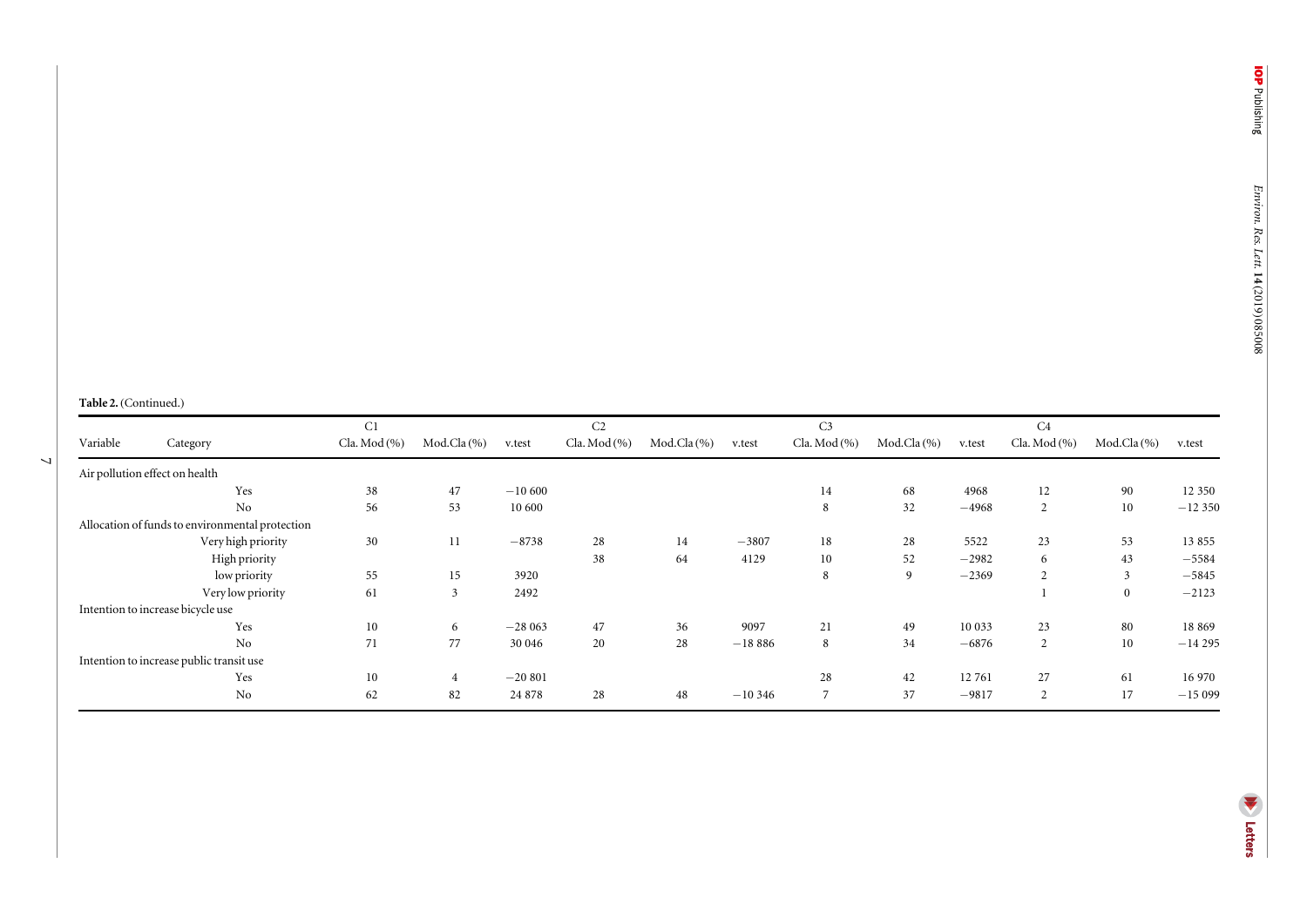

<span id="page-8-0"></span>Table 3. Socio-demographic differences between clusters.

| Variable   | Category              | C1<br>$\%$     | C <sub>2</sub><br>$\%$ | C <sub>3</sub><br>$\%$ | C <sub>4</sub><br>$\%$ | Variable       | Category       | C1<br>$\%$              | C <sub>2</sub><br>$\%$ | C <sub>3</sub><br>$\frac{0}{0}$ | C <sub>4</sub><br>$\%$ |
|------------|-----------------------|----------------|------------------------|------------------------|------------------------|----------------|----------------|-------------------------|------------------------|---------------------------------|------------------------|
| Gender     | Male                  | 50             | 59                     | 50                     | 60                     | Kids at home   | $\mathbf{0}$   | 57                      | 57                     | 63                              | 66                     |
|            | Female                | 50             | 41                     | 50                     | 40                     |                | 1              | 24                      | 22                     | 18                              | 16                     |
| Age        | $18 - 34$ years       | 27             | 32                     | 40                     | 47                     |                | 2              | 16                      | 17                     | 14                              | 14                     |
|            | $35 - 54$ years       | 56             | 51                     | 39                     | 47                     |                | 3              | $\overline{\mathbf{3}}$ | $\overline{4}$         | 5                               | $\overline{4}$         |
|            | $>55$ years           | 17             | 17                     | 21                     | 6                      | Household size | 1 person       | 11                      | 14                     | 12                              | 23                     |
| Residence  | Not Zeppelinstraße    | 12             | 23                     | 64                     | 47                     |                | 2 people       | 42                      | 41                     | 47                              | 33                     |
|            | Zeppelinstraße        | 88             | 77                     | 36                     | 53                     |                | 3 people       | 25                      | 21                     | 22                              | 18                     |
| Region     | Potsdam region        | 43             | 71                     | 86                     | 90                     |                | 4 people       | 17                      | 19                     | 14                              | 18                     |
|            | Surrounding regions   | 57             | 29                     | 14                     | 10                     |                | 5 people       | 4                       | $\overline{4}$         | 6                               | 5                      |
| Education  | Vocational training   | 40             | 27                     | 23                     | 17                     |                | 6 people       | 1                       | 1                      | 1                               | 3                      |
|            | High school           | 8              | 8                      | 10                     | 10                     | Income         | $<$ 10.000 EUR | 2                       | $\overline{c}$         | $\overline{7}$                  | 11                     |
|            | Secondary school      | $\mathbf{1}$   | $\mathbf{1}$           | 1                      | $\boldsymbol{0}$       |                | 10-19.999 EUR  | 8                       | 7                      | 14                              | 11                     |
|            | Middle school         | 7              | 3                      | 3                      | 2                      |                | 20-29.999 EUR  | 13                      | 12                     | 18                              | 14                     |
|            | Other                 | 4              | 4                      | 3                      | 3                      |                | 30-39.999 EUR  | 23                      | 25                     | 26                              | 19                     |
|            | University (Bachelor) | 12             | 13                     | 22                     | 16                     |                | 40-49.999 EUR  | 11                      | 12                     | 9                               | 11                     |
|            | University (Master)   | 27             | 44                     | 38                     | 53                     |                | 50-59.999 EUR  | 8                       | 10                     | 9                               | 10                     |
| Occupation | Student               | 3              | 5                      | 14                     | 17                     |                | 60-69.999 EUR  | 5                       | 8                      | 5                               | 6                      |
|            | Pensioner             | $\overline{2}$ | 4                      | 15                     | 1                      |                | $>70.000$ EUR  | 29                      | 24                     | 12                              | 17                     |
|            | Other                 | 3              | 4                      | 4                      | 4                      |                |                |                         |                        |                                 |                        |
|            | Part-time employee    | 9              | 11                     | 12                     | 23                     |                |                |                         |                        |                                 |                        |
|            | Full-time employee    | 82             | 76                     | 55                     | 56                     |                |                |                         |                        |                                 |                        |

transport was moderate to high, such as carpooling, car sharing, public transit and bicycling (21%, 26%, 61%, and 80%, respectively).

Compared to the other clusters, this group had the highest proportion of respondents who showed support for the Potsdam AQ measure (70%). They also showed the greatest support for investments in measures that would reduce car traffic (82%). As with cluster 3, this cluster showed a high concern for air quality and climate change. The share of participants who selected category 6 (very concerned) was larger for climate change than air quality (46% and 16%, respectively). It also included the highest proportion of individuals who stated that the environment is 'absolutely important' when making mobility decisions (53%), which was reflected in the high share of individuals (90%) in this cluster that perceived air pollution as a major threat to human health.

#### 3.3. Across-cluster characteristics

The clusters were found to be heterogeneous and generally showed a progressive increase from clusters 1 through 4 with regards to their concern for the environment, their positive attitude towards the Potsdam AQ measure and their level of environmentally-friendly mobility use. Across all four groups, cluster 1 exhibited the greatest rejection of the policy (52% of those that did not support the measure belong to cluster 1), followed by cluster 2 (32%). Furthermore, cluster 2 had the largest share of 'undecided' individuals (50%). Cluster 4 showed the highest support for the Potsdam AQ measure (52%). Regarding their belief that the Potsdam AQ measure would improve their life quality, the across-cluster membership shows the same progressive increase from clusters 1 through 4 (4%, 18%, 21% and 57%). Contrary to clusters 1 and 2, cluster 3 had a high share (23%) of respondents that believed the Potsdam AQ measure would 'improve' their own mobility, or would have 'no effect' at all (22%). Cluster 2 showed the highest across-cluster membership that perceived they were indeed affected by climate change (37%), however, cluster 4 was the most overrepresented for that category, despite the lower proportion (11%). It should be noted that this is likely due to cluster 4 having lower respondent counts. When asked about the importance for the environment when making mobility decisions, 63% of the respondents that stated the environment 'is not important at all' belonged to cluster 1.

#### 3.4. Socio-demographic characteristics

The four identified clusters were relatively homogenous across socio-demographic items including gender, education, income, and household size (table 3). The hierarchical clustering found residency, vocation, education, and age to be the sociodemographic variables that provided the best characterisation of the groups. The proportion of youngest age group increases from cluster 1 through to cluster 4. The more environmentally-conscious groups (cluster 3 and 4) had a greater proportion of younger respondents, which was reflected in the high proportion of university students. The majority of the respondents in the last two clusters lived in Potsdam (>80%), and a large share lived on the Zeppelinstraße (36% for cluster 3 and 53% for cluster 4). Although the majority of individuals in cluster 1 live outside of Potsdam, of the participants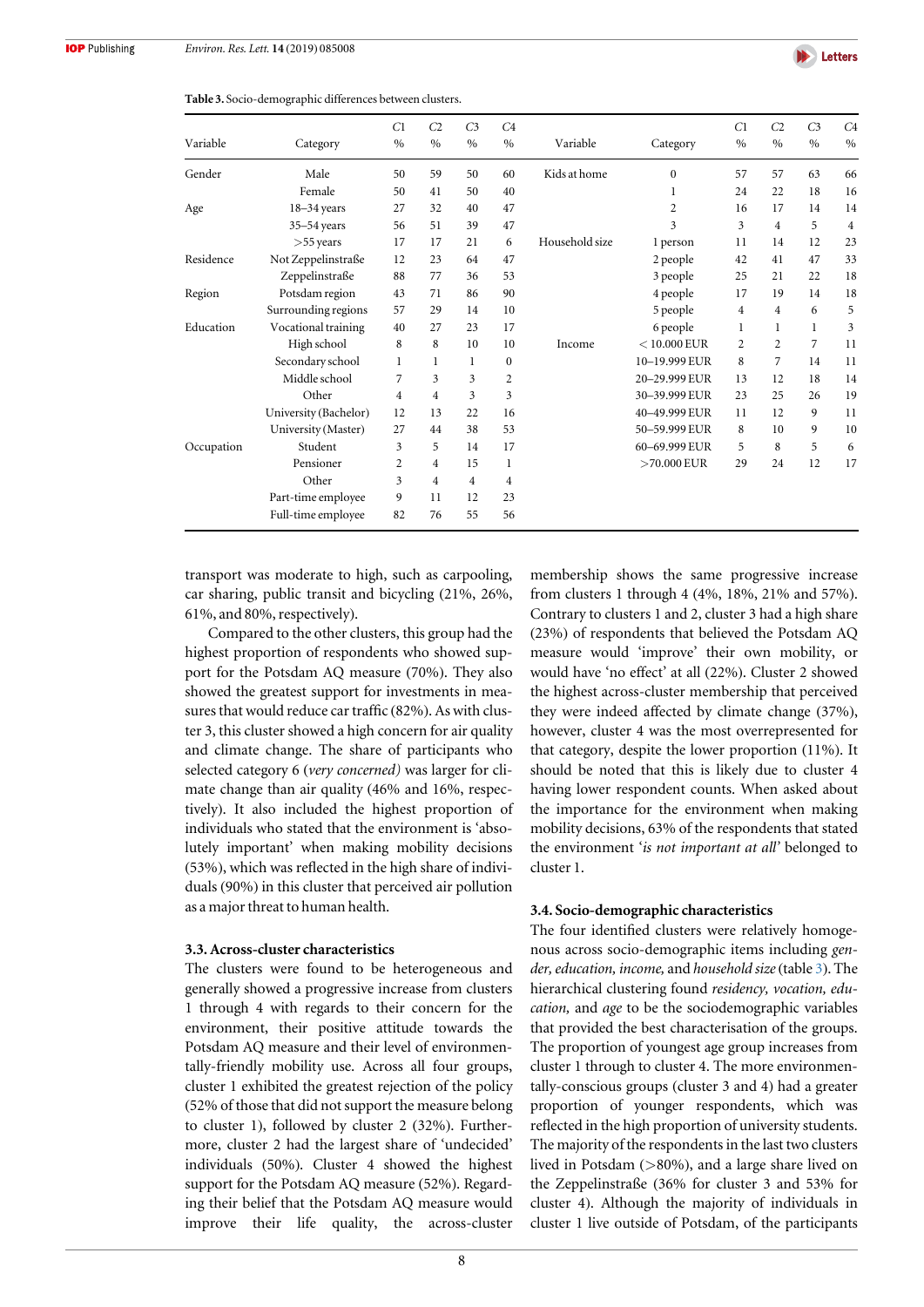that do live in Potsdam, 88% live near the Zeppelinstraße. More than half of the participants in each cluster had no children and only two people living in the household. Clusters 1 and 2 included the largest proportion of participants residing outside of the city of Potsdam (57% and 29%, respectively) and of those living in Potsdam, only 12% of cluster 1 were residents of the Zeppelinstraße or lived within a two-street radius. Furthermore, cluster 1 also made up the largest share of full-time employees (82%) and participants with an education in vocational training.

#### 4. Discussion

Our study identified four clusters with distinct characteristics regarding mobility behaviour as well as attitudes towards the Potsdam AQ measure, air pollution, and climate change. Perceptions of the measure and current mobility habits are important discriminators between the clusters and can also act as a barrier for the uptake of environmentally friendly travel, especially for groups sceptical of such measures. The analysis reveals a complexity behind implementing measures intended to induce a mobility switch. Overall, the results suggest that socio-demographic information and mobility behaviour profiles alone are insufficient to design policies targeting persistent car use, but rather that attitudes towards policies of the affected communities are a major aspect of attempting to develop and upscale effective interventions. While Anable ([2005](#page-10-0)) suggested potential interventions to influence modal split based on psychographic groups and Kandt et al ([2015](#page-11-0)) summarized policy options based on mobility attitudes and behaviour, in this paper we exemplify how local context can further shape population-based typologies and the implications it has for the feasibility of potential transition pathways towards a more sustainable society. This paper summarizes the current perceptions and behaviours for each cluster, based on the survey results, as well as potential transition pathways that could be considered when designing future interventions, formed on deductions from the statistical segmentation results (for detailed information, see supplementary information table S1).

As daily car drivers are the most disadvantaged by the Potsdam AQ measure in this study, car-oriented policy-rejecters had the most negative perception of the measure, a perception that is anchored in their distrust regarding the effectiveness of the measure and a general lack of concern for improving air quality. This group is characterised by a negative perception of alternative transport modes and an unwillingness to change their regular mode of transport. This is likely related to residing in locations outside of core urban areas that lack reasonable access to public transport, where switching to alternative transport methods would significantly reduce convenience and lengthen



the perceived commute time. As seen in previous seg-mentation analyses (Steg [2005,](#page-11-0) Kandt et al [2015](#page-11-0)), these habits are likely to have been formed over a longer period as this cluster has the lowest share of young participants attributed to it. Car use is perceived as highly convenient and regarded as a daily necessity; inhibiting car use consequently reduces their perceived quality of life and increases hostility toward such policies. It is therefore unlikely that car usage will be reduced solely based on measures that encourage reductions in car use such as road infrastructure changes. Instead, mitigation efforts should be responsive to this group's motivation and constraints by improving accessibility to local alternative mobility services convenient for commuters, and reducing hostility towards policies by coupling them with contextualised 'soft' policies(table S1). In addition, a technological solution would be to motivate this group to switch from fossil-fuel cars to alternatives fuelled vehicles.

Car-oriented policy-rejecters and multimodal policy sceptics both exhibit similar behaviour patterns. However, their perceptions towards the Potsdam AQ measure and environmental concern differ, as does their willingness to switch mobility. This group's mixed mobility tendencies, moderate environmental concerns and uncertainty about the effectiveness of the measure makes them interesting for mobility management strategies as the characteristics provide favourable grounds for policy implementation. Given the pragmatic approach to mobility use in this group, similar to types found by Kandt *et al* ([2015](#page-11-0)), alternative options should be highlighted with a focus on convenience and feasibility motives. However, even if environmental concerns are present, they do not bring about enough self-motivation for favourable behaviour change (Anable [2005](#page-10-0)) and scepticism towards policies further inhibit responsiveness. Due to multimodal policy-sceptics' high propensity for car use and large share of members, this group shows significant potential to positively influence air quality if sustainable forms of transport are effectively encouraged.

Bike-dedicated policy-enthusiasts perceive the measure's improvement of bicycling infrastructure the most positively, which is reflected in their high acceptability of the measure. While this group shares similar sustainable mobility behaviours with the green-travel policy optimists, their attitudes towards the measure and their environmental obligations differ. This implies that although groups show the same environmentally-friendly mobility behaviour and intentions, these do not necessarily create high acceptance of the measure, but rather shows the complexity behind implementing air quality and climate policies. Given the green-travel policy-optimists high concern for the environment and its relatively high importance when making mobility decisions, this group expresses a high moral obligation and therefore high responsiveness to more sustainable travel. For bike-dedicated policy-enthusiasts, policy design should thus focus on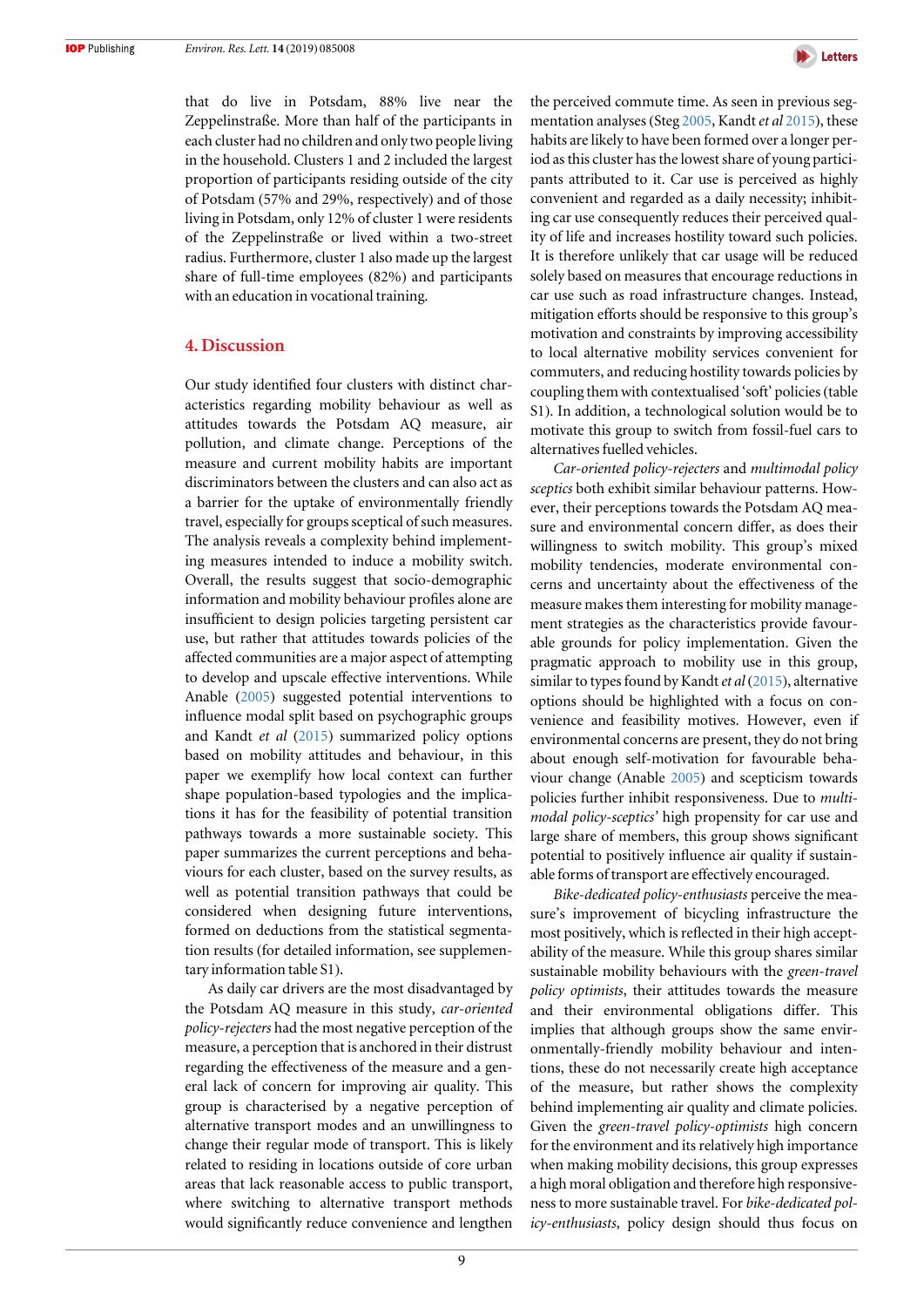

<span id="page-10-0"></span>further enhancing and supporting bicycle infrastructure to improve safety and connectivity.

Measures may be more successful coupled with informing and educating the affected population about the policy objectives to avoid counterproductive responses (Anable 2005). It should be noted that there is no strong evidence for the effectiveness of valuematching arguments to induce acceptability, but rather that biospheric value-oriented groups have a higher acceptability of suggested instruments (Nilsson et al [2016](#page-11-0)), as seen in clusters 3 and 4. Moving away from strategies comparable to the deficit-model, 'soft' policy communications should rather incorporate contextual models, tailored to group specific social climates (Gross 1994, Miller [2001](#page-11-0)). Considering the caroriented policy-rejecters lack of environmental and health concerns related to driving, acceptability will likely not increase if ecocentric arguments are used to encourage a switch in mobility. It would be appropriate to decouple such arguments from environmental values and health, and reframe the policy objectives with regards to economic advantages and congestion relief(Tapp et al [2016](#page-11-0)).

# 5. Conclusions

It is crucial to explore how to link social perspectives and transition pathways towards sustainable cities. This exploratory cluster analysis exemplifies how implementation contexts can further shape mobility typologies and the implications they have for the feasibility of policy instruments and the resulting opportunities for group-specific policy options. It is clear that perceptions of policy measures are an important discriminator between mobility groups and that these can leverage or be a barrier for the transition to environmentally friendly mobility options that such policies aim to promote. The complexity of characteristics and attitudes of these groups reveal the need for policies to be responsive to the different motivations and constraints of the groups to react to 'hard' infrastructure changes in terms of both mobility behaviour and public perceptions, possibly differentiated according to comparable segments identified in this study. German and European cities that continue to exceed air quality limit-values will likely need to implement similarly disputed measures in the near future. Coupling cluster analyses outcomes with urban transport policy can more effectively define policy priorities and help identify the most feasible transition pathways for different sub-groups. Consequently, further research should assess potential transition pathways tailored to the social environment to contribute to the success of climate and air quality policies.

# Acknowledgments

This work has been supported by the Institute for Advanced Sustainability Studies (IASS) e.V., Potsdam. The authors would like to thank Landeshauptstadt Potsdam, for their collaboration in co-designing this research, including the departments of Public Participation 'WerkStadt', Traffic Development, and Press and Communication. The Institute for Advanced Sustainability Studies (IASS) e.V., Potsdam, is funded by the German Federal Government's Ministry of Education and Research as well as the Federal State of Brandenburg's Ministry for Science, Research, and Culture.

## ORCID iDs

E[r](https://orcid.org/0000-0003-1386-285X)ika von Schneidemesser **[https:](https://orcid.org/0000-0003-1386-285X)//[orcid.org](https://orcid.org/0000-0003-1386-285X)/0000-**[0003-1386-285X](https://orcid.org/0000-0003-1386-285X)

# References

- Anable J 2005 'Complacent Car Addicts'; or'Aspiring Environmentalists'? Identifying travel behaviour segments using attitude theory Transp. Policy [12](https://doi.org/10.1016/j.tranpol.2004.11.004) 65–78
- Banister D 2011 Cities, mobility and climate change J. Transp. Geogr. 19 [1538](https://doi.org/10.1016/j.jtrangeo.2011.03.009)–46
- Bemelmens-Videc M-L, Rist R C and Vedung E O 1998 Carrots, Sticks, and Sermons: Policy Instruments and their Evaluation (New Brunswick, NJ: Transaction Publishers)
- Benthin R, Gellrich A, Scholl G, Holzhauer B and Schipperges M 2016 Umweltbewusstsein in Deutschland Umwelt Bundesamt
- Benzécri J P 1973 L'analyse des Données: L'analyse Des Correspondances (Paris: Dunod)
- Bickerstaff K and Walker G 2001 Public understandings of air pollution: the 'localisation' of environmental risk Global Environ. Change 11 [133](https://doi.org/10.1016/S0959-3780(00)00063-7)–45
- BMVI 2010 Mobilität in Deutschland 2008. Bundesministerium Für Verkehr, Bau, Und Stadtentwicklung, 214
- Brody S D, Peck B M and Highfield W E 2004 Examining localized patterns of air quality perception in texas: a spatial and statistical analysis Risk Anal. 24 [1561](https://doi.org/10.1111/j.0272-4332.2004.00550.x)–74
- Bundesverwaltungsgericht 2018 Luftreinhaltepläne düsseldorf und stuttgart: diesel-verkehrsverbote ausnahmsweise möglich
- Creutzig F, Fernandez B, Haberl H, Khosla R, Mulugetta Y and Seto K C 2016 Beyond technology: demand-side solutions for climate change mitigation Annu. Rev. Environ. Resour. [41](https://doi.org/10.1146/annurev-environ-110615-085428) [173](https://doi.org/10.1146/annurev-environ-110615-085428)–98
- Di Franco G 2016 Multiple correspondence analysis: one only or several techniques? Qual. Quantity 50 [1299](https://doi.org/10.1007/s11135-015-0206-0)-315
- DG COMM 2013 Attitudes of Europeans towards air quality Flash Eurobarometer S1046\_360 European Commission, Directorate-General for the Environment
- Guerreiro C, de Leeuw F, Foltescu V and Horalek J 2018 Air quality in Europe—2018 report EEA Technical Report European Environment Agency (https://doi.org/[10.2800](https://doi.org/10.2800/777411)/777411)
- Gärling T and Schuitema G 2007 Private car use: effectiveness , public acceptability and political feasibility J. Soc. Issues [63](https://doi.org/10.1111/j.1540-4560.2007.00500.x) [139](https://doi.org/10.1111/j.1540-4560.2007.00500.x)–53
- Graham-Rowe E, Skippon S, Gardner B and Abraham C 2011 Can we reduce car use and, if so, how? A review of available evidence Transp. Res. A45 [401](https://doi.org/10.1016/j.tra.2011.02.001)–18
- Greenacre M and Blassius J(ed) 2006 Multiple Correspondence Analysis and Related Methods (Boca Raton, FL: CRC Press)
- Gross A G 1994 The roles of rhetoric in the public understanding of science Public Understand. Sci. [3](https://doi.org/10.1088/0963-6625/3/1/001) 3–[23](https://doi.org/10.1088/0963-6625/3/1/001)